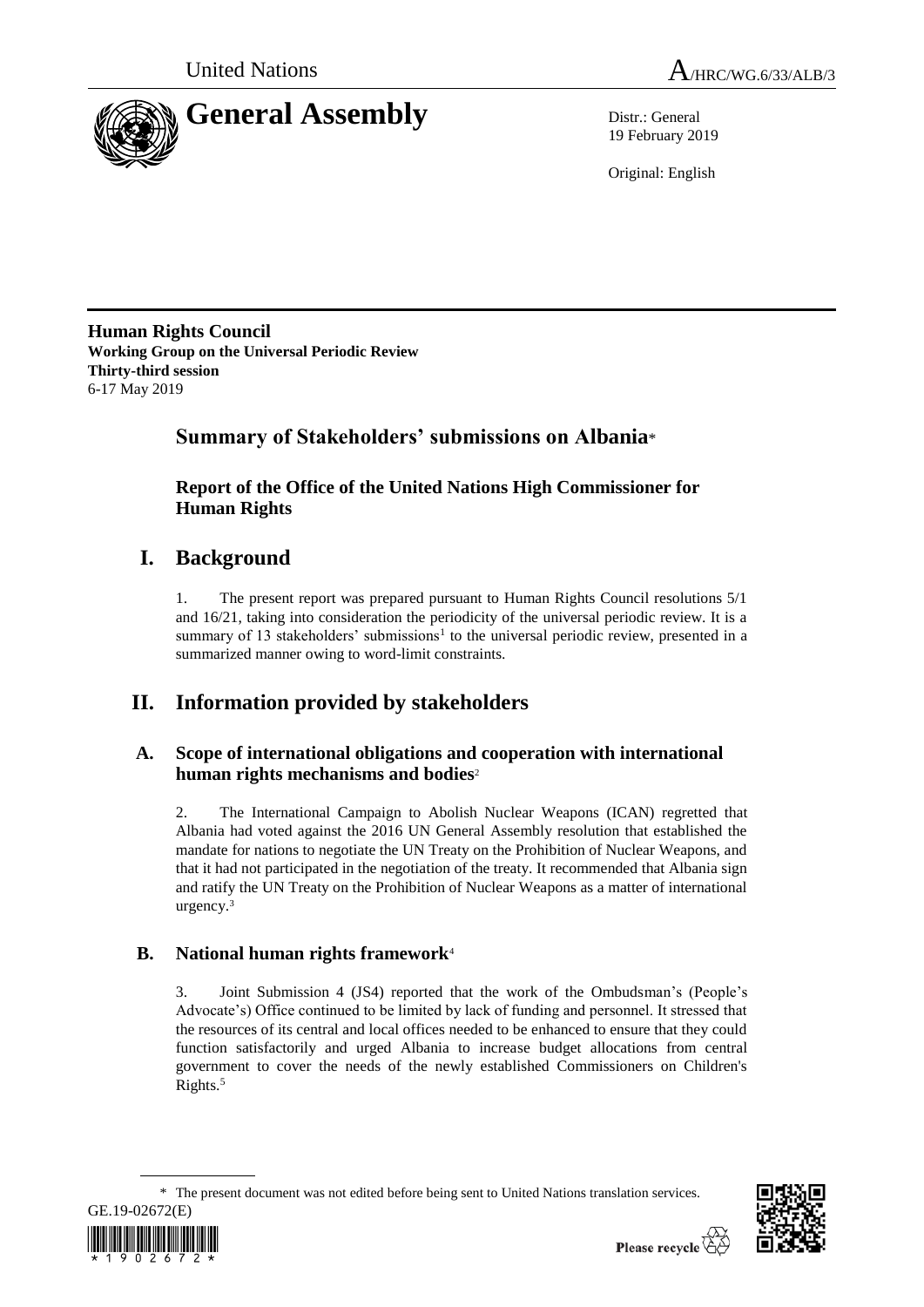# **C. Implementation of international human rights obligations, taking into account applicable international humanitarian law**

# **1. Cross-cutting issues**

# *Equality and non-discrimination*<sup>6</sup>

4. Joint Submission 6 (JS6) noted that there had been reports of hate speech and hate crime incidents, and observed that courts had never made use of Article 50 of the Criminal Code providing for increased punishment for racist motivation.<sup>7</sup>

5. Joint Submission 3 (JS3) stated that Article 18 of the Constitution included the grounds for prohibition from discrimination and did not include sexual orientation and gender identity as a prohibited ground for discrimination.<sup>8</sup> It noted the adoption of the 2015 resolution by the Parliament "On protection of rights and freedoms of persons belonging to the lesbian, gay, bisexual and transgender (LGBT) community in Albania"<sup>9</sup> , of the LGBTI National Action Plan for 2016-2020,<sup>10</sup> and of the 2015 amendments to the Labour Code prohibiting discrimination in employment and professions on the grounds of sexual orientation and gender identity.<sup>11</sup> JS3 reported, however, that the Family Code defined marriage only between a man and a woman, $12$  and did not guarantee the right of LGBTI couples to adopt or have children via artificial insemination, limiting patrimonial rights.<sup>13</sup> Despite the development of a manual on detecting hate crimes on grounds of sexual orientation and gender identity, and of a series of trainings for police officers, JS3 observed that the police force remained largely untrained and uninformed on LGBTI rights.<sup>14</sup> The number of reported hate-crime cases on the ground of sexual orientation and gender identity was very low and data collection on hate crimes was still lacking.<sup>15</sup> JS3 also noted the reported frequent use of homophobic slurs and bullying against LGBT students in schools,<sup>16</sup> while school psychologists largely ignored the requests for support and, in some cases, offered conversion therapies.<sup>17</sup> JS3 further noted that transgender students were forced to drop out from schools because of isolation and discrimination.<sup>18</sup>

# **2. Civil and political rights**

### *Right to life, liberty and security of person*<sup>19</sup>

6. JS 4 and [Association "Comunità Papa Giovanni XXIII"](http://uprmgt.in.ohchr.org/upr_team/orgprofileview.aspx?usrnm=apg23) (APG23) noted the 2015 parliamentary resolution to prevent blood feuds in Albania<sup>20</sup> calling on the Government to coordinate efforts to prevent the phenomenon of blood feud, to put in function the National Council for Combating Blood-Feud, to develop a national strategy and to take the necessary legal, institutional, economic and social measures with a particular focus on the needs of children affected by self-confinement due to blood feuds.<sup>21</sup> APG 23 recommended that Albania, inter alia, support mediation between families who are victims of a blood feud and create of a national reconciliation process through restorative justice and mediation counselling.<sup>22</sup>

7. In 2017, the Council of Europe Committee for the Prevention of Torture and Inhuman or Degrading Treatment or Punishment (CoE-CPT) reported that despite a positive trend in the country<sup>23</sup>, it had received allegations of physical ill-treatment by the police in Durres. Albania had initiated criminal and disciplinary investigations into these allegations.<sup>24</sup>

8. CoE-CPT also noted that forensic psychiatric patients continued to be held in establishments under conditions which could easily be considered for many patients to be inhuman and degrading. It recommended Albania to provide without further delay a detailed plan for the creation of a forensic psychiatric facility and to take the necessary steps to ensure the speedy setting-up of such a facility.<sup>25</sup> It also recommended that Albania take steps to improve the conditions of detention, including by reducing cell occupancy rates.<sup>26</sup>

### *Administration of justice, including impunity, and the rule of law*<sup>27</sup>

9. In 2018, the Council of Europe Group of States against Corruption (CoE-GRECO) reported of the ongoing vast judicial reform and the vetting process for judges with a view to fighting corruption in the judiciary. It welcomed that the reform resulted in limiting the role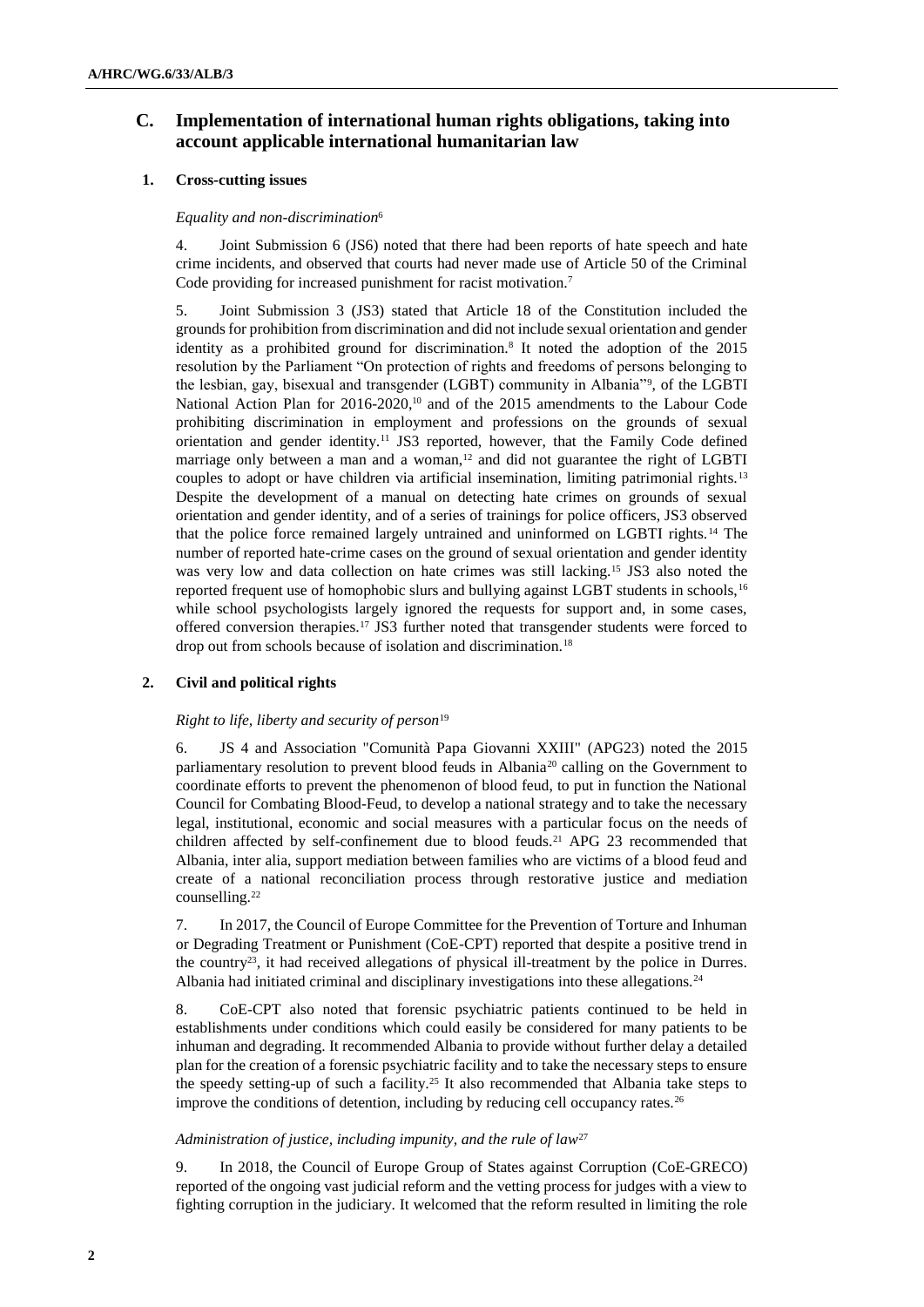of the President to the formal appointment of High Court judges on proposal of the High Judicial Council. Moreover, it noted that the functioning of judicial administration was no longer within the remit of the Ministry of Justice, but of the High Judicial Council and that the post of the High Justice Inspector was created to deal with complaints, investigate violations, and initiate disciplinary proceedings against all judges. It noted that the latter post remained to be filled.<sup>28</sup>

10. A number of stakeholders welcomed the adoption of the Law "On Free Legal Aid provided by the State" 111/2017, which broadened the category of persons benefiting from legal aid and introduced primary and secondary legal aid concepts.<sup>29</sup> The Council of Europe Commissioner for Human Rights (CoE-Commissioner) was pleased that the authorities had earmarked the budget for the implementation of this law and encouraged the authorities to step up their work on its implementation.<sup>30</sup> Joint Submission 1 (JS1) noted that the law lacked bylaws and structures responsible for juvenile justice and legal aid, $31$  and Joint Submission 5 (JS5) stated that the law had not been fully implemented.<sup>32</sup>

11. CoE-Commissioner welcomed the adoption in 2017 of the Code on Criminal Justice for Children as a positive step towards child friendly justice in Albania.<sup>33</sup> JS1 noted that many bylaws to the Code had not yet been approved, limiting the scope of its implementation.<sup>34</sup> JS1 reported that girl children in conflict with the law continued to be kept in the same premises as women, and that children faced lengthy court proceedings and were treated the same as adults. It stated that there were no specialized institutions, programs and services for children and youth in conflict with the law.<sup>35</sup>

12. With regard to the issue of missing persons in relation to crimes of the past communist dictatorship, the Albanian Rehabilitation Centre for Trauma and Torture (ARCT) reported that very little progress had been done in the finalization of the lists and records of the missing persons and in the search of the execution places. The potential grave locations still remained closed to the public.<sup>36</sup> It reported that there were no investigations or prosecutions requested by any governmental authority regarding the extrajudicial killings in the past, nor a direct engagement of the General Prosecutor's Office related to the opening of the archives, which reinforced the climate of impunity and lack of truth and justice for the victims.<sup>37</sup> ARCT stressed the need for the adoption of the Rulebook on Marking the Sites of Burial and Exhumation of Missing Persons and drafting of a law on the victims of communist dictatorship, as victims of torture and atrocities and as victims whose right to life was violated.<sup>38</sup>

### *Prohibition of all forms of slavery*<sup>39</sup>

13. In 2016, the Council of Europe Group of Experts on Action against Trafficking in Human Beings (CoE-GRETA) reported that Albania remained primarily a country of origin for victims of trafficking in human beings.<sup>40</sup> It stated that the number of identified victims of internal trafficking had risen above that of Albanian victims trafficked abroad and was said to be linked to the rural exodus. It also referred to a surge in the number of female victims of trafficking for the purpose of sexual exploitation and child victims trafficked for the purpose of sexual exploitation and/or begging during the tourist season.<sup>41</sup> JS1 noted that although there was a significant lack of data on trafficking in children, there were reports that a considerable number of children from Albania were victims of trafficking and smuggling.<sup>42</sup>

14. CoE-GRETA noted the numerous training sessions held on the National Referral Mechanism's Standardized Operating Procedures (SOPs) for the identification and referral of victims of trafficking for the police, prosecutors and judges.<sup>43</sup> It urged Albania to, inter alia, step up its efforts to prevent and detect cases of trafficking in human beings during border controls, paying particular attention to unaccompanied children; ensure the timely identification of victims, including ensuring that the SOPs for the identification and referral of victims of trafficking are complied with by the police and all the other actors concerned; provide adequate funding for the assistance to victims of trafficking; reinforce the proactive identification of child victims of trafficking, particularly among children in street situation; adopt measures to facilitate and guarantee access to compensation for victims of trafficking in human beings; ensure that trafficking cases are investigated proactively, prosecuted successfully, and lead to effective, proportionate and dissuasive sanctions; and ensure that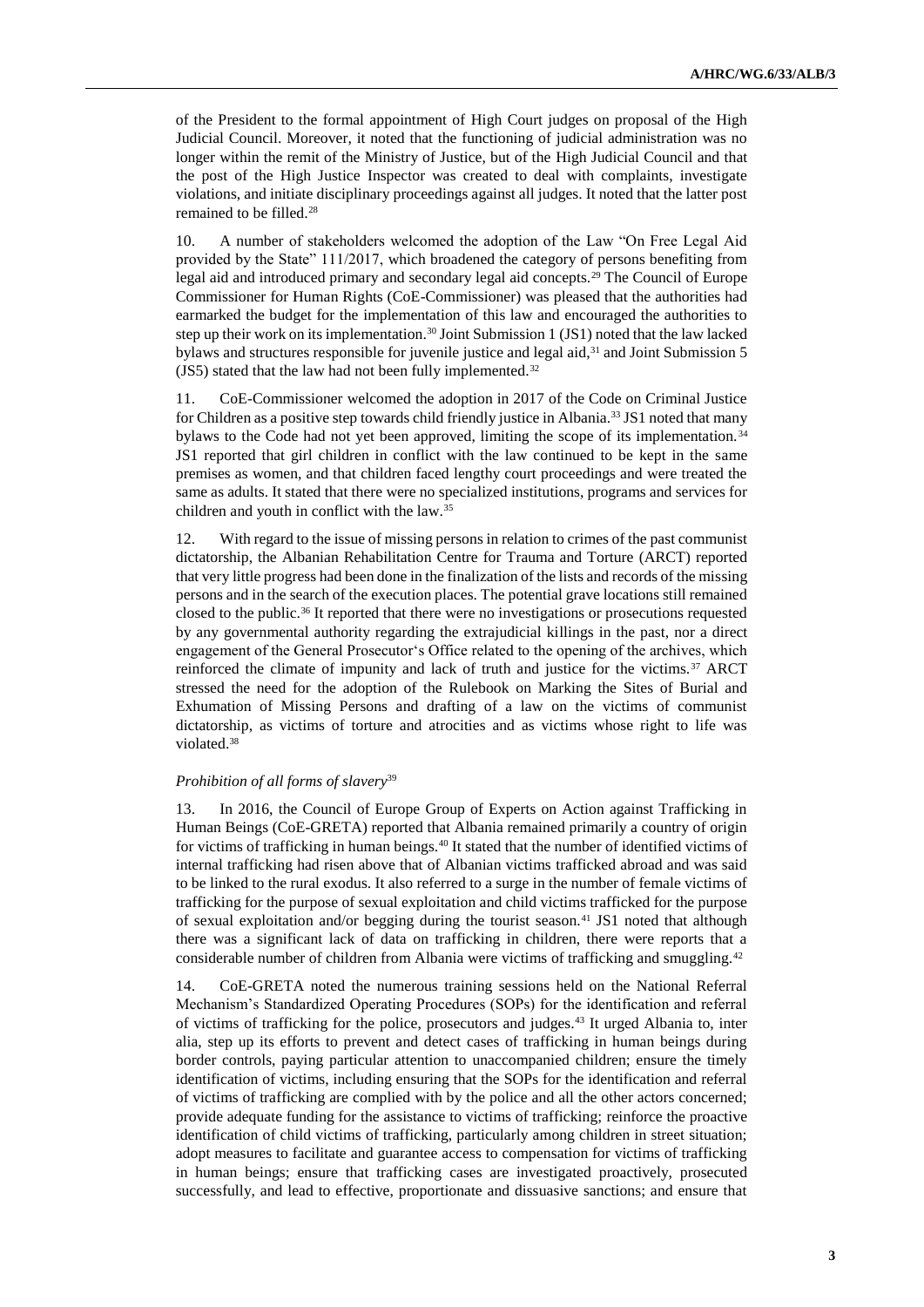full use is made of existing measures to protect victims of human trafficking from potential retaliation or intimidation before, during and after criminal proceedings.<sup>44</sup>

15. Joint Submission 2 (JS2) reported that the Criminal Procedure Code was amended by Law no. 35/2017 and for the first time stipulated the procedural rights of victims of trafficking and sexual violence.<sup>45</sup> It stated, however, that the country's legislation did not guarantee the victims' compensation. Under the Criminal Procedure Code, the State had the sole and exclusive ownership over the assets obtained through the seizure of criminal proceeds. Even though other laws provided for the compensation for the victims of organized crime and trafficking to the extent determined by judicial decision, there was no individual compensation for victims of trafficking allocated from the seized assets.<sup>46</sup>

# **3. Economic, social and cultural rights**

# *Right to an adequate standard of living*<sup>47</sup>

16. SOS Children's Village noted the adoption of the National Social Housing Strategy for 2016-2025, but noted that the budget allocated for (social) housing programmes was limited and did not provide for all proposed actions to be carried out.<sup>48</sup> In 2018, the Council of Europe Commission against Racism and Intolerance (CoE-ECRI) was informed that the issue of forced evictions were addressed in the Action Plan to the strategy.<sup>49</sup> JS5 noted the adoption of the Law No. 22/2018 "For social housing", but observed that many municipalities did not offer social housing programs.<sup>50</sup>

17. In its 2015 report, CoE-ECRI noted that the issue of legalisation affected access to housing by the persons belonging to the Roma community, with many of them lacking the opportunity to legalise their houses as they could not provide the required property documentation. Their housing settlements were often situated on publicly owned land or they lived in non-permanent structures. It stated that despite the efforts of the authorities, around 30% of Roma houses were not legalised.<sup>51</sup> CoE-ECRI recommended that the authorities step up their efforts to regularise illegal housing, ensuring that any initiatives taken in this direction also concerned the Roma and Egyptian communities.<sup>52</sup>

18. JS1 reported that child and youth poverty were reinforced by high unemployment, lack of opportunities and migration.<sup>53</sup> It recommended that Albania establish a national programme to support children living in poverty, through a national program for child nutrition in creches, kindergartens and schools,<sup>54</sup> and increase the number of young people employed nationwide, through the development and implementation of various programs to promote employment.<sup>55</sup>

# *Right to health*<sup>56</sup>

19. Joint Submission 7 (JS7) reported that the Government's spending on healthcare was about 2.6% of the GDP, which was lower than that of countries with similar levels of income.<sup>57</sup> There were shortfalls in the infrastructure of healthcare services, long distances to access healthcare centers, and lack of access to specialized sexually transmitted infection/HIV and sexual health and rights services. Significant human resource deficiencies were noted in hospitals, especially in rural areas, due to migration of general practitioners and specialists,<sup>58</sup> and a considerable shortage of diagnostic and treatment equipment and absence of standard list of equipment.<sup>59</sup> JS7 reported that emergency obstetrical services were limited or absent in small districts leading to the increasing maternal mortality rates. The distance to health services tended to be higher for persons belonging to Roma community, due to the location and the lack of services in the neighborhoods where they were concentrated. The physical distance was reported to be aggravated by the anticipation of negative interactions with health services and fears of discrimination.<sup>60</sup>

20. JS7 reported that LGBTI persons lacked full access to healthcare and experienced poor quality of service due to discrimination, stigmatization and negative attitudes.<sup>61</sup> JS3 specified that transgender persons faced discrimination or refusal of services from health professionals on the grounds of their gender identity, $62$  and that there were no medical multidisciplinary team working with intersex babies nor written protocols for establishing intersex diagnosis.63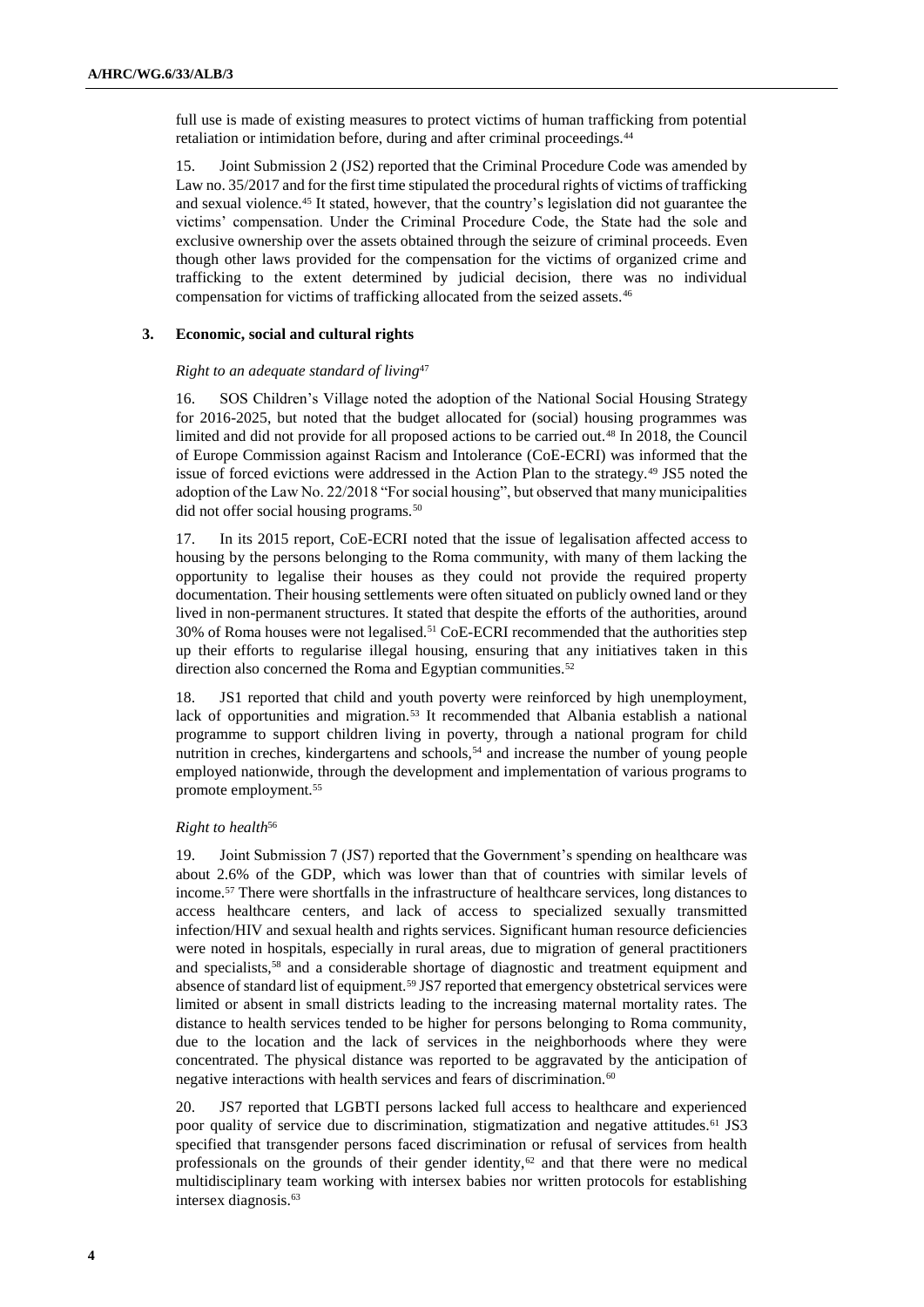21. JS7 also reported that significant numbers of Roma and Egyptian women did not receive any medical care, including antenatal checkups, checkups during pregnancy, postnatal health checks and were affected by various health problems. They also experienced infant mortality due to socio-economic factors and insufficient access to healthcare.<sup>64</sup> Furthermore, Roma and Egyptian women had less access to comprehensive sexuality education and sexual reproductive health services.<sup>65</sup>

22. JS7 noted that the majority of persons living with HIV in Albania were unaware of their HIV status and thus were unlikely to be accessing treatment or care.<sup>66</sup> It noted that antenatal services to screen pregnant women for HIV and facilitate early diagnosis, provision of counseling services in mother and child health centers, and free distribution of antiretroviral medicines were envisaged in the Strategic Document and Action Plan for Sexual Reproductive Health for 2017-2021 and foreseen in the Basic Package of Primary Health Care Services.<sup>67</sup> According to JS7, beyond the positive legal aspects, mother to child transmission was a growing concern.<sup>68</sup> JS3 reported that Albania had only one ambulatory outpatient clinic for treatment of HIV, and lacked antiretroviral medications.<sup>69</sup>

#### *Right to education*<sup>70</sup>

23. JS1 reported that, in 2018, Albania spent 2.9 % of the GDP on education, which is less than other European countries. It also noted that the National Strategy of Pre-University Education for 2014-2020 set ambitious national education priorities, but did not concentrate efforts or mobilize resources for its implementation.<sup>71</sup> JS1 referred to findings by UNICEF indicating a significant number of Albanian children being out of school and called upon Albania to establish a programme that would support integration and welfare of poor children in the country's public education system.<sup>72</sup> JS1 also stated that girls often had fewer opportunities to attend secondary and tertiary education compared to boys.<sup>73</sup>

24. JS1 reported that at least 30 percent of Roma children across Albania did not attend school because of family poverty, lack of support from the government and open discrimination in schools.<sup>74</sup> The CoE-Commissioner made similar observations and recommended that the authorities ensure the inclusion of Roma children in mainstream education by working closely with their parents and increasing efforts to include Roma in pre-school education.<sup>75</sup>

25. JS1 further reported that despite efforts to reform and improve, the education system in Albania continued to face several problems and challenges. This related to the implementation and enforcement of legislation; lack of supporting mechanisms to implement initiatives; decision-making not being based on data, evaluations and research; and unsatisfactory quality of human resources, poor infrastructure and weak financial support.<sup>76</sup>

### **4. Rights of specific persons or groups**

#### *Women*<sup>77</sup>

26. JS5 reported that domestic violence remained a widespread problem in Albania and exceeded all other crimes as the offence with the largest number of victims.<sup>78</sup> It stated that there had been an increase in the number of prosecutions for repeat offenses and for violating civil orders for protection*.* 79

27. JS5 and JS2 reported that the recent amendments to the Law "On measures against violence in domestic relations" 7/2018, for the first time, provided for Emergency Protection Orders by the State Police.<sup>80</sup> JS5 also reported that article 130/a of the Criminal Code defined domestic violence, but did not cover current or former partners where the victim and perpetrator were not married or did not live together.<sup>81</sup> Both, JS5 and JS2 reported that the Law "On Free Legal Aid provided by the State" 111/2017, which provided the right for victims of domestic violence to obtain legal assistance, $82$  had not been fully implemented. $83$ They highlighted the need for the timely adoption of the bylaws pursuant to the amendments made to the law against domestic violence.<sup>84</sup>

28. JS2 stressed the importance of the national referral mechanism and reported that such a mechanism was functional only in certain municipalities.<sup>85</sup> It noted that the cooperation among the responsible institutions needed to be strengthened for a faster and more efficient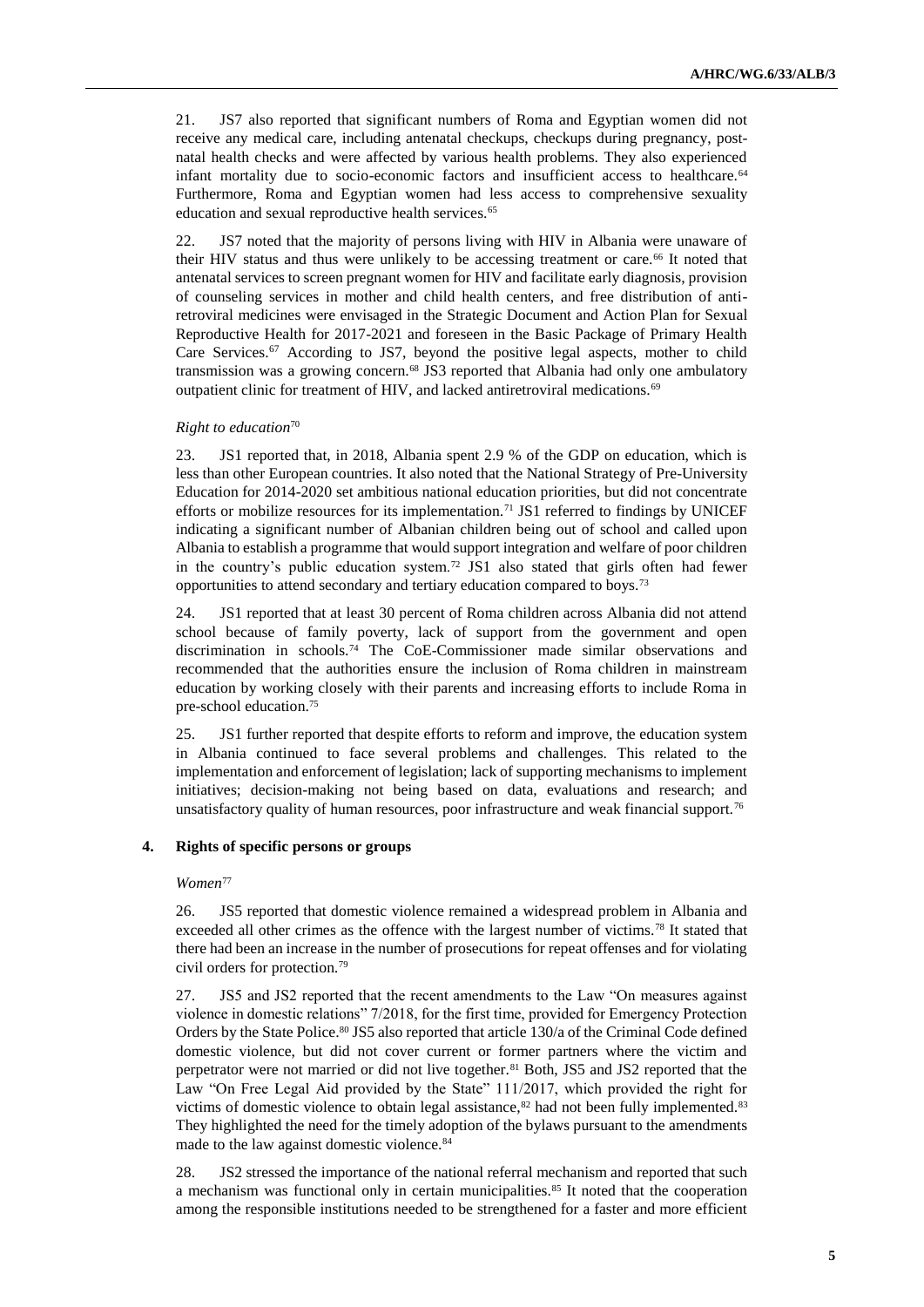response in following up on the episodes of domestic violence.<sup>86</sup> In 2017, the Council of Europe Group of Experts on Action against Violence against Women (CoE-GREVIO) made similar recommendations.<sup>87</sup>

29. According to JS5, victims of sexual violence received little protection and few services as the country did not have rape crisis centers or sexual violence referral centers.<sup>88</sup> Victims also faced problems accessing short-term housing with the number of shelters in the country and their capacity being insufficient.<sup>89</sup> CoE-GREVIO recommended Albania to set up rape crisis centers and/or sexual violence referral centers in the framework of a multisectoral response targeting the community at large, aiming at breaking the existing taboos in regard to sexual violence and encouraging reporting.<sup>90</sup>

30. JS5 further observed that the number of protection orders increased by one third due to increased awareness by victims of domestic violence, as well as the increased accountability of responsible institutions in addressing domestic violence.<sup>91</sup> JS5 noted that courts dismissed an alarming number of protection order cases mostly because the petitioner had asked to withdraw the request or because the offender had failed to show up to the court hearing<sup>92</sup> or following reconciliation.<sup>93</sup> CoE-GREVIO made similar observations and recommended to identify further areas of improvement by analysing the reasons behind the high numbers of victims who do not pursue their protection under the emergency barring order/protection order mechanism.<sup>94</sup>

## *Children*<sup>95</sup>

31. A number of stakeholders welcomed the adoption of the Law on the Rights and the Protection of the Child in 2017<sup>96</sup>, but noted that very few bylaws to fully implement the law were adopted.<sup>97</sup> The law required the establishment of a nation-wide child protection system, but only half of the municipalities of Albania had established child protection structures.<sup>98</sup> CoE-Commissioner stressed the need to move from the fragmented, issue-based to a systematic approach for prevention and protection of children from harm.<sup>99</sup> JS1 and the SOS Children's Village noted the adoption of the National Agenda for Children's Rights for 2017- 2020, which promoted stronger governance in the protection of children's rights,<sup>100</sup> while noting that there was no funding available either for the implementation of the child protection policy or for the support of the child protection system in Albania.<sup>101</sup>

32. SOS Children's Village stated that the 2016 National Action Plan for Child and Family Social Services was focused on replacement of institutional care. One of the main developments in this field was the extension of age of young people leaving care from 15 to 18 years.<sup>102</sup> The CoE Commissioner was concerned that some 700 children still lived in care institutions, sometimes for very long periods of time without clear prospects for leaving before they became adults. She recommended accelerating the deinstitutionalization process and preventing the placement of children in state care, including by providing more support to families raising children and by developing an effective system of family-type services.<sup>103</sup> SOS Children's Village reported that one of the main challenges of the public institution was that, in some cases children were placed far away from their previous location/school/city and that siblings were mostly separated due to the fact that care institutions remained organized according to the age.<sup>104</sup>

33. SOS Children's Villages reported that the number of families included in the foster care scheme had increased and while foster care was promoted by the state social services, it needed to be further developed and regulated.<sup>105</sup> It also stated that there was not enough funding to support reunification of children with biological families and no clear legislation and guidelines for such process and for monitoring of families after reunification.<sup>106</sup>

34. CoE Commissioner noted with satisfaction that Albania had banned all forms of violence against children - including corporal punishment - in all settings. However, the Commissioner remained concerned at the high rate of such violence that was still reported and called on the authorities to tackle this problem in a more systematic and effective manner.<sup>107</sup> JS1 made similar observations.<sup>108</sup> CoE-Commissioner and JS1 reported the lack of capacity of social protection authorities, including to identify violence at an early stage.<sup>109</sup> JS1 noted that very few legal actions were taken by the responsible agencies to report the perpetrators and provide remedies to children.<sup>110</sup>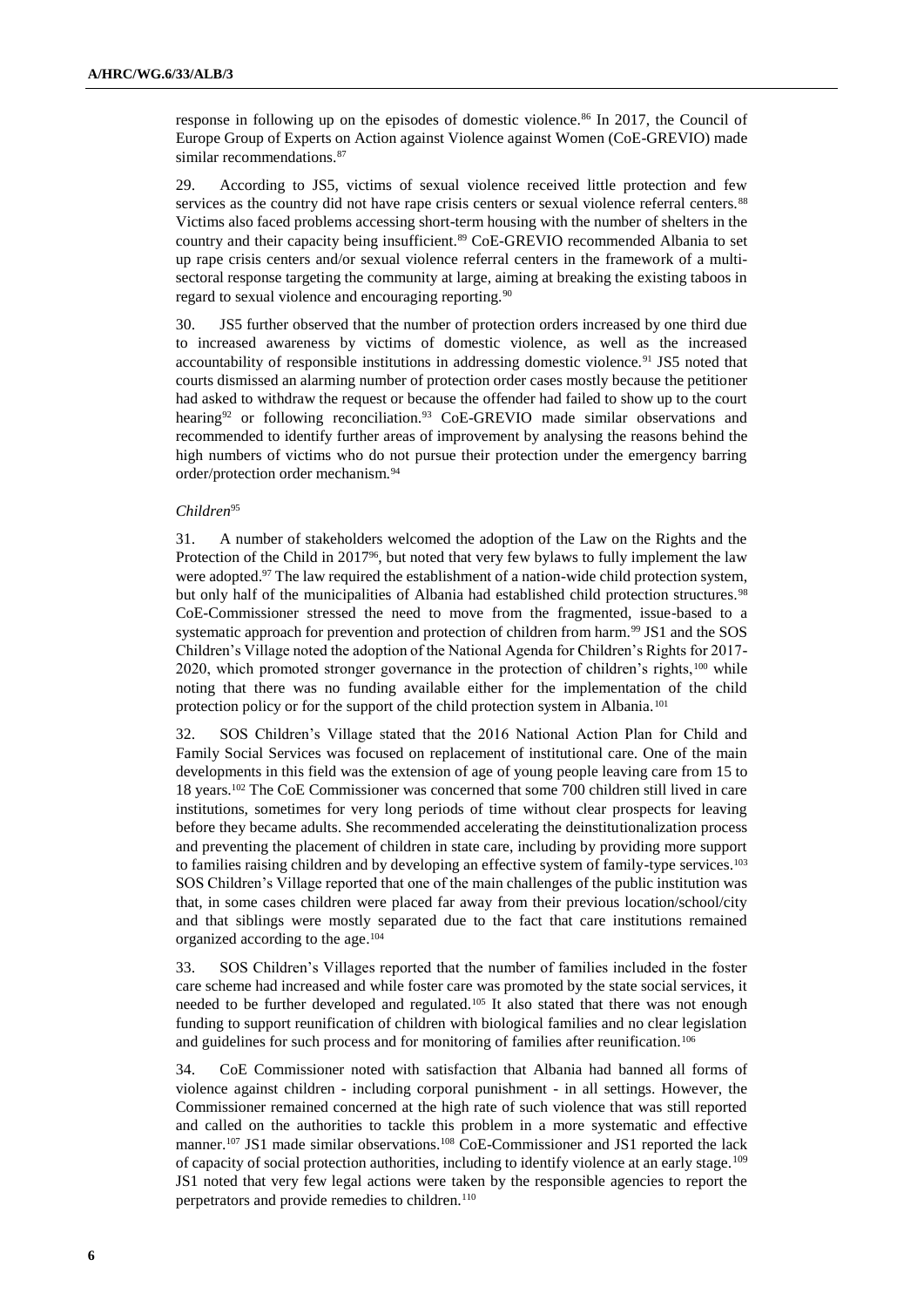35. JS4 stated that a significant percentage of children had reported psychological violence, bullying and harassment, noting that Albanian legislation did not deal with all aspects of violence against children in a comprehensive way.<sup>111</sup> CoE-Commissioner and CoE-GREVIO were concerned about the negative impact of domestic violence on children and certain reported shortcomings in relevant domestic proceedings related to the prosecution of such violence.<sup>112</sup> CoE-Commissioner supported the CoE-GREVIO conclusion that authorities should take the necessary measures to ensure that in all cases where a protection order is issued for victims of domestic violence, the situation of child witnesses is systematically examined to determine whether they too should benefit from a protection order.<sup>113</sup>

36. JS1 reported of constantly increasing numbers of crimes of sexual nature, including against children. It stated that the low rate of reporting to the police and consequently to the justice system was mainly due to the associated shame.<sup>114</sup> CoE-Commissioner noted the amendments to the Criminal Code which provided for safeguards for the protection of children from sexual crimes and economic exploitation, increased the maximum sentence for crimes of child sexual abuse and added a new offence criminalising violence of a sexual nature in the Criminal Code.<sup>115</sup>

37. JS1 noted the National Action Plan for Child Safety Online for 2018-2020 aimed at increasing the capacities of teachers and law enforcement agencies to protect and inform children from the dangers they faced online, and establishing a national mechanism for reporting inappropriate or illegal content online.<sup>116</sup> JS1 stated, however, that the Albanian Parliament so far had failed to enact new amendments to the Criminal Code to address shortcomings and introduce new criminal offences related to crimes committed against children online.<sup>117</sup>

38. JS4 reported that although the employment of children was illegal, child labour remained a major concern, including in hazardous occupations such as agriculture, domestic work and illegal activities, for excessively long hours or under dangerous conditions.<sup>118</sup>

#### *Persons with disabilities*<sup>119</sup>

39. CoE-Commissioner noted the improvement of the legislative framework for the protection and inclusion of persons with disabilities, in particular the adoption of the 2014 Law on Inclusion of and Accessibility for Persons with Disabilities and the 2016 National Action Plan on Persons with Disabilities. Notwithstanding these positive developments, the Commissioner was concerned that persons with disabilities were confronted with significant difficulties, owing in particular to shortcomings in the implementation of the existing legislation, structural problems in the social care system, and poor access to quality education and to employment.<sup>120</sup> CoE-Commissioner recommended a better implementation of legislation, resolving structural problems in the social care system, and improving access to quality education and to employment.

40. While noting that there were persons with intellectual and psycho-social disabilities in institutions, CoE-Commissioner recommended drawing up and implementing a comprehensive plan to deinstitutionalize persons with intellectual or psychosocial disabilities and replace institutions with community-based services, providing the necessary protection and support to individuals and their families after they leave institutions and abstaining from any new placement of persons with disabilities in institutional settings.<sup>121</sup> She also called on the Albanian authorities to review the legislation that makes it possible to deprive persons with intellectual or psychosocial disabilities of their legal capacity and, as a consequence, of their civil and political rights<sup>122</sup> and develop laws and policies to replace the regime of substituted decision-making with supported decision-making.<sup>123</sup>

41. JS1 reported that children with disabilities were often victims of discrimination at school and in society at large.<sup>124</sup> A large proportion of children with disabilities did not regularly or at all follow compulsory education because of a lack of access or availability of supporting teachers.<sup>125</sup> JS1 stated that slightly more than one third of schools were accessible to children with disabilities.<sup>126</sup> CoE-Commissioner called on Albania to provide children with disabilities with the necessary individual support and reasonable accommodation in mainstream education settings.127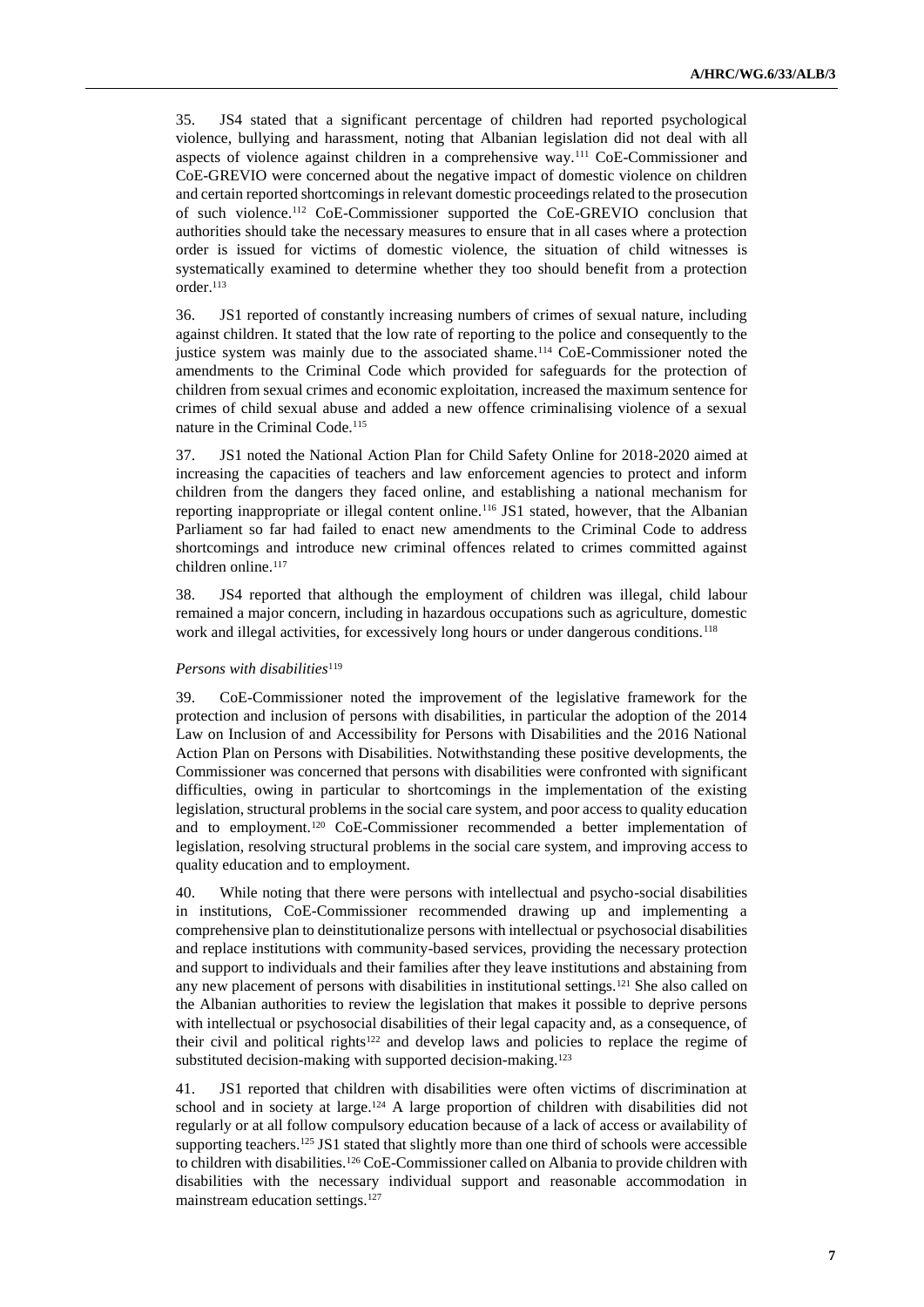### *Minorities and indigenous peoples*<sup>128</sup>

42. According to JS6, a pattern of institutional racism against Roma was reflected both in the way the inclusion of Roma was perceived and pursued by state authorities and by the lack of urgency to address some of the most critical challenges disproportionately faced by this community.<sup>129</sup> JS6 recommended Albania to ensure that its legal framework was equipped to identify and prevent the multiple discrimination faced by stateless Roma<sup>130</sup> and to address structural discrimination against Roma in order to ensure that Roma are not directly or indirectly discriminated against in their access to documents, enjoyment of their right to a nationality, and all other human rights.<sup>131</sup>

43. Council of Europe (CoE) noted the National Action Plan for the Integration of Roma and Egyptians for 2016-2020 and the law 96/2017 on the "Protection of National Minorities in the Republic of Albania", under which Roma were officially recognised as a national minority.<sup>132</sup> In 2015, CoE-ECRI stated that the Albanian Egyptians did not enjoy any minority status but experienced similar integration challenges and benefitted from Romarelated projects.<sup>133</sup> CoE-ECRI recommended Albania to ensure that the Plan of Action for Roma and Albanian Egyptian communities is accompanied by an evaluation of all integration projects implemented over past years, on the basis of comprehensive equality data. In addition to timely consultation with the Roma and Egyptian communities, it recommended that there should be a clear division of responsibility between central and local authorities and civil society organisations.<sup>134</sup> CoE-ECRI found it difficult to assess the result of Roma integration policies, in the absence of comprehensive and coherent data. However, it noted that statistics collected from different sources indicated some progress, in particular, with regard to civil registration.<sup>135</sup>

44. JS4 reported that due to factors such as malnutrition, difficult living conditions, absence of prenatal and preventive healthcare, low level of educational attainment, as well as marriages and childbirth at a very early age, Roma and Egyptian children were one of the most vulnerable groups in Albania. The health status of pregnant Roma women was also a cause of concern.<sup>136</sup>

45. Democratic Union of the Greek National Minority (DEEEM – OMONOIA) noted the adoption of the Law on Protection of National Minorities (96/2017) in October 2017,<sup>137</sup> observing, however, that the law restricted the geographical scope of the protection of minorities.<sup>138</sup> It also raised number of other issues concerning the rights of the Greek minority, including their right to education in minority languages<sup>139</sup>, use of the minority language<sup>140</sup> and property rights.<sup>141</sup>

### *Migrants, refugees, asylum seekers and internally displaced persons*<sup>142</sup>

46. In its 2015 report, CoE-ECRI noted the adoption of the Law No. 121/2014 on Asylum, which provided for the conditions and procedures for granting asylum, subsidiary protection and temporary protection, the rights and obligations of those who have been granted protection, as well as measures for their integration.<sup>143</sup> It encouraged the authorities to adopt the by-laws under Article 86 of Law No. 121/2014 so that refugees' access to education, employment, housing and health was guaranteed in practice.<sup>144</sup>

47. JS1 reported that migration and the desire of young people to leave Albania for a better life was another major challenge for the country. Surveys conducted reported that over 70 percent of young people wanted to leave Albania for a better life in another country mainly due to the economic conditions.<sup>145</sup>

### *Stateless persons*

48. JS6 reported that the definition provided by the law "On Foreigners" fell short of the international law definition of a stateless person as someone who was "not considered as a national by any state under the operation of its law". The failure to include the phrase "under the operation of its law" in the Albanian law was a significant gap as those who under the letter of the law should have a nationality but had been denied their nationality due to nonimplementation (or discriminatory implementation) of the law, may not be considered to be stateless. It stated that in the absence of a procedure to identify and protect stateless persons, the impact of this gap to be significant, as it could result in stateless persons not being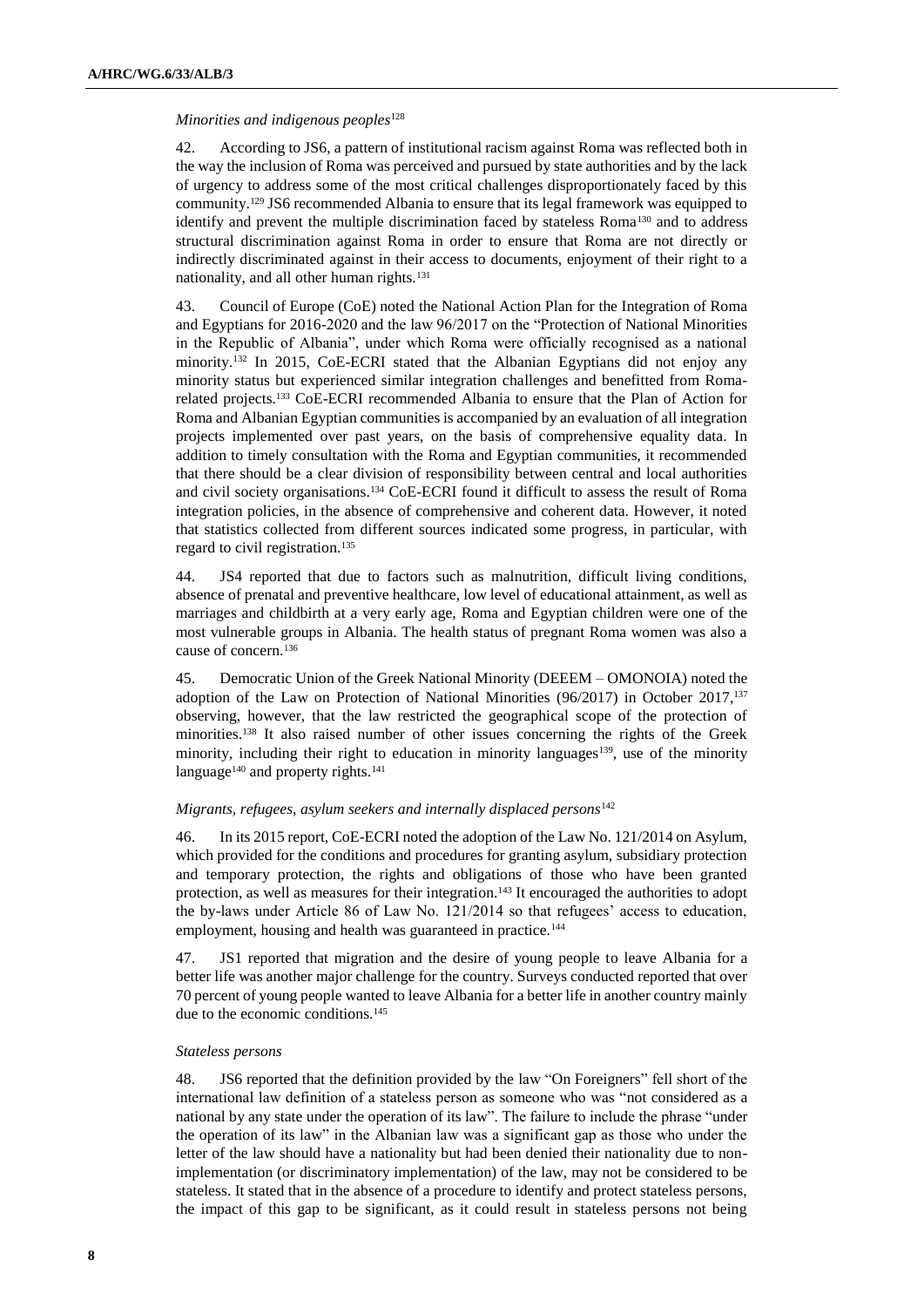identified and as a consequence being denied protection. The gap in the definition identified above, together with the lack of a statelessness determination procedure, prevented stateless persons from being recognised as such, and from the protection and rights this entailed, such as the right to a travel document and legal residence.<sup>146</sup> The CoE Commissioner called on the authorities to address the issue of statelessness in line with Albania's human rights obligations, including by establishing a dedicated statelessness determination procedure. Albania was also urged to accede to the Council of Europe Convention for the Avoidance of Statelessness in relation to State succession.<sup>147</sup>

49. JS6 stated that although under the Law on Citizenship the acquisition of Albanian nationality should be automatic, in practice, under the law "On Civil Status" birth registration was required as a necessary precondition for the acquisition of Albanian nationality. CoE-Commissioner and JS6 noted this was a requirement that many Roma and Egyptians were unable to fulfil, exposing them to (the risk of) statelessness.<sup>148</sup> JS6 also noted that the birth registration process in Albania could be complex and difficult to access, especially for children of parents who already lacked the documentation needed to fulfill the legal requirements for civil registration in general, including registration of births, deaths, marriages, legal residency transfers, divorces, and child custody.<sup>149</sup> Albanian authorities were generally conscious of the challenges faced by Roma related to accessing civil registration and there had been initiatives to address the problem, such as encouraging early registration through the provision of financial support. Nevertheless, access to civil registration was still unsatisfactory and there were still many cases of late registration of births among persons belonging to Roma community.<sup>150</sup> JS6 identified other barriers to birth registration, inlcuding births at home in rural areas, lack of information or awareness about the registration process, prejudicial attitudes among officials and other stakeholders resulting in a lack of action to identify Roma who were unregistered and at risk of being stateless.<sup>151</sup> JS6 also noted that challenges related to birth registration were exacerbated in cases of children born abroad, especially for children whose parents lived abroad irregularly. Such children were likely to not have their births registered, or to only receive a birth notification which did not include the basic information (including name) required by the authorities to register their birth.<sup>152</sup> CoE-Commissioner made similar observations.153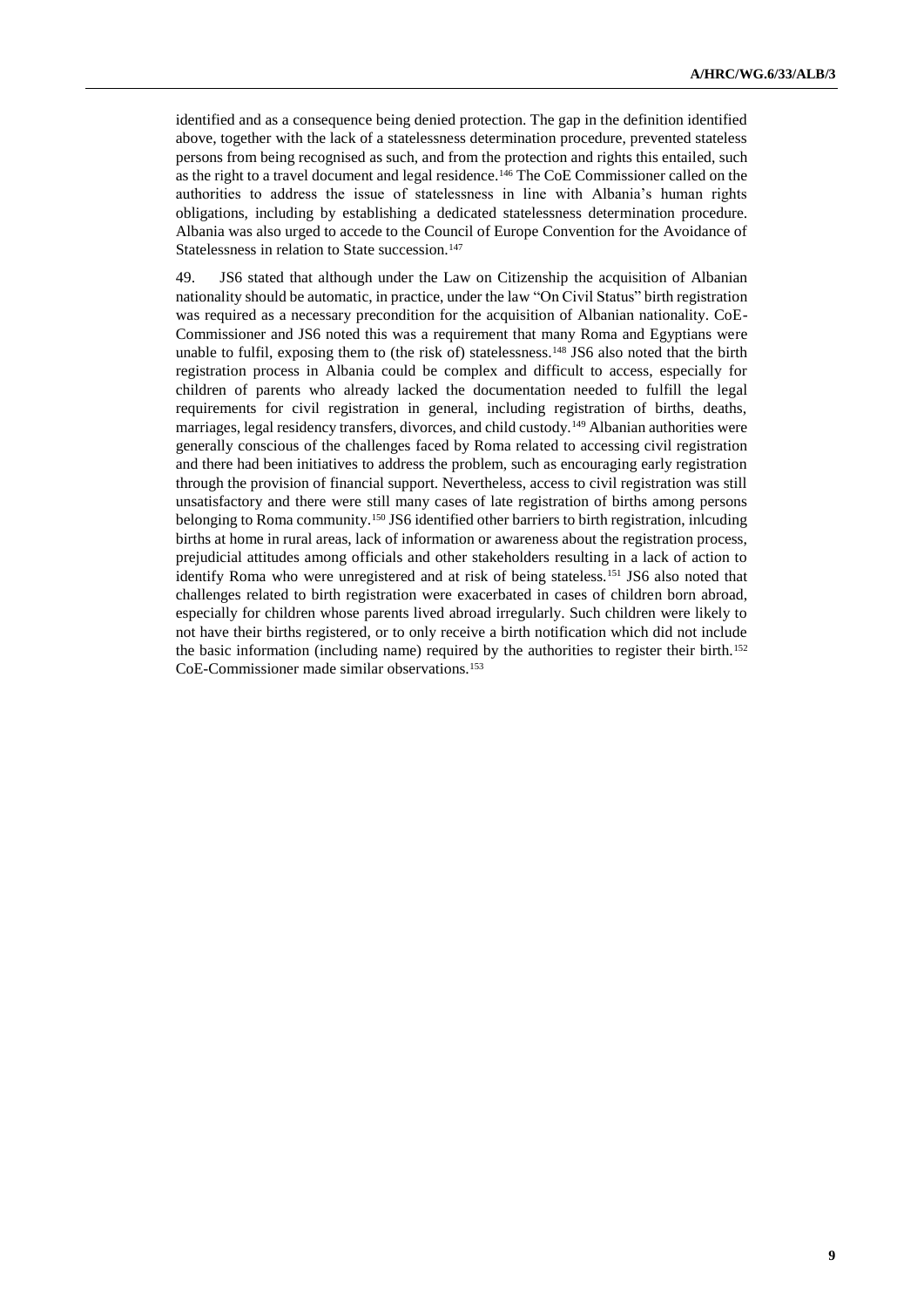#### *Notes*

|  | The stakeholders listed below have contributed information for this summary; the full texts of all<br>original submissions are available at: www.ohchr.org.<br>Civil society |                                                                   |  |
|--|------------------------------------------------------------------------------------------------------------------------------------------------------------------------------|-------------------------------------------------------------------|--|
|  | Individual submissions:                                                                                                                                                      |                                                                   |  |
|  | ARCT                                                                                                                                                                         | The Albanian Rehabilitation Centre for Trauma and Torture,        |  |
|  |                                                                                                                                                                              |                                                                   |  |
|  |                                                                                                                                                                              | Tirana (Albania);                                                 |  |
|  | APG 23Association                                                                                                                                                            | "Comunità Papa Giovanni XXIII", Rimini (Italy);                   |  |
|  | DEEEM - OMONOIA                                                                                                                                                              | Democratic Union of the Greek National Minority- DEEEM - OMONOIA, |  |
|  |                                                                                                                                                                              | Sarande (Albania);                                                |  |
|  | <b>ICAN</b>                                                                                                                                                                  | The International Campaign to Abolish Nuclear Weapons, Geneva     |  |
|  |                                                                                                                                                                              | (Switzerland);                                                    |  |
|  | SOS Children's Villages<br>Joint submissions:                                                                                                                                | SOS Children's Villages, Tirana (Albania).                        |  |
|  | JS <sub>1</sub>                                                                                                                                                              | Joint submission 1 submitted by: Child Rights Centre              |  |
|  |                                                                                                                                                                              | Albania (Albania), Albanian Coalition for Education               |  |
|  |                                                                                                                                                                              | (Albania), Albanian National Youth Network (Albania),             |  |
|  |                                                                                                                                                                              |                                                                   |  |
|  |                                                                                                                                                                              | Albanian National Child Rights Network "Act for Children"         |  |
|  |                                                                                                                                                                              | (Albania), Albanian National Child Helpline (Albania),            |  |
|  |                                                                                                                                                                              | ECPAT Albania, Tirana (Albania);                                  |  |
|  | JS <sub>2</sub>                                                                                                                                                              | Joint submission 2 submitted by: Albanian Women                   |  |
|  |                                                                                                                                                                              | Empowerment Network (Albania), Woman to Woman,                    |  |
|  |                                                                                                                                                                              | (Albania), Useful to Albanian Women Association (Albania),        |  |
|  |                                                                                                                                                                              | Gender Alliance for Development Center, "Me the woman",           |  |
|  |                                                                                                                                                                              | Pogradec (Albania), Agritra-Vision Centre - Peshkopi              |  |
|  |                                                                                                                                                                              | (Albania), Woman's Forum Elbasan (Albania), Jona                  |  |
|  |                                                                                                                                                                              | Association, Saranda (Albania), Office for Boys and Men,          |  |
|  |                                                                                                                                                                              | Shkodër (Albania), Human Rights in Democracy Centre               |  |
|  |                                                                                                                                                                              | (Albania), Network of Community Centers "Today for the            |  |
|  |                                                                                                                                                                              | Future" (Albania), "Different and Equal" Association              |  |
|  |                                                                                                                                                                              | (Albania), YWCA (Albania), Institute of Social and Economic       |  |
|  |                                                                                                                                                                              | Development (Albania), Albanian Institute on Public Affairs       |  |
|  |                                                                                                                                                                              | (Albania), Albanian Center for Population and Development         |  |
|  |                                                                                                                                                                              |                                                                   |  |
|  |                                                                                                                                                                              | (Albania), Mary Ward Loreto Foundation (Albania), Albanian        |  |
|  |                                                                                                                                                                              | Committee of Helsinki (Albania), "Children of Today" Center       |  |
|  |                                                                                                                                                                              | (Albania), Albanian Group for Human Rights (Albania),             |  |
|  |                                                                                                                                                                              | National Center for Social Services (Albania), "Woman             |  |
|  |                                                                                                                                                                              | Towards Integration" (Albania), Center for Psychosocial           |  |
|  |                                                                                                                                                                              | Services "Vatra" (Albania), Roma Women Rights Centre              |  |
|  |                                                                                                                                                                              | (Albania), Albanian Disability Rights Foundation (Albania),       |  |
|  |                                                                                                                                                                              | Organization of Professional Women Organization (Albania),        |  |
|  |                                                                                                                                                                              | "In the Family for Family" Center (Albania), National             |  |
|  |                                                                                                                                                                              | Organization of Social Workers (Albania), Organization for        |  |
|  |                                                                                                                                                                              | Persons who live with HIV/AIDS (Albania), Organization for        |  |
|  |                                                                                                                                                                              | Women with Social Problems (Albania), National                    |  |
|  |                                                                                                                                                                              | Organization "STOP - AIDS" (Albania), Reflections                 |  |
|  |                                                                                                                                                                              | Organization (Albania), Integrated Legal Practices and            |  |
|  |                                                                                                                                                                              | Services Center (Albania), Counselling Line for men and boys      |  |
|  |                                                                                                                                                                              | (Albania), Counseling National Line for Women and Girls,          |  |
|  |                                                                                                                                                                              | 116117 (Albania), Center "Free legal Service", TLAS               |  |
|  |                                                                                                                                                                              | (Albania), The "Voice of Children"(Albania), 'Ad Litem'           |  |
|  |                                                                                                                                                                              | (Albania), Center for the Rights of Children in Albania           |  |
|  |                                                                                                                                                                              |                                                                   |  |
|  |                                                                                                                                                                              | (Albania), ALO 116 (Albania), Center for Development of           |  |
|  |                                                                                                                                                                              | Rural Women (Albania), Pink Embassy / LGBT Pro Albania            |  |
|  |                                                                                                                                                                              | (Albania), Center for Legal Civic Initiatives (Albania),          |  |
|  |                                                                                                                                                                              | Observatory for Children and Youth Rights (Albania), Shelter      |  |
|  |                                                                                                                                                                              | for Abused Women and Girls-Albania (Albania), Women's             |  |
|  |                                                                                                                                                                              | Democracy Network Albania (Albania), Albanian Center for          |  |
|  |                                                                                                                                                                              | Family Development (Albania), Women in Public Services            |  |
|  |                                                                                                                                                                              | Center, Tirana, (Albania);                                        |  |
|  | JS3                                                                                                                                                                          | Joint submission 3 submitted by: Aleanca LGBT (Albania),          |  |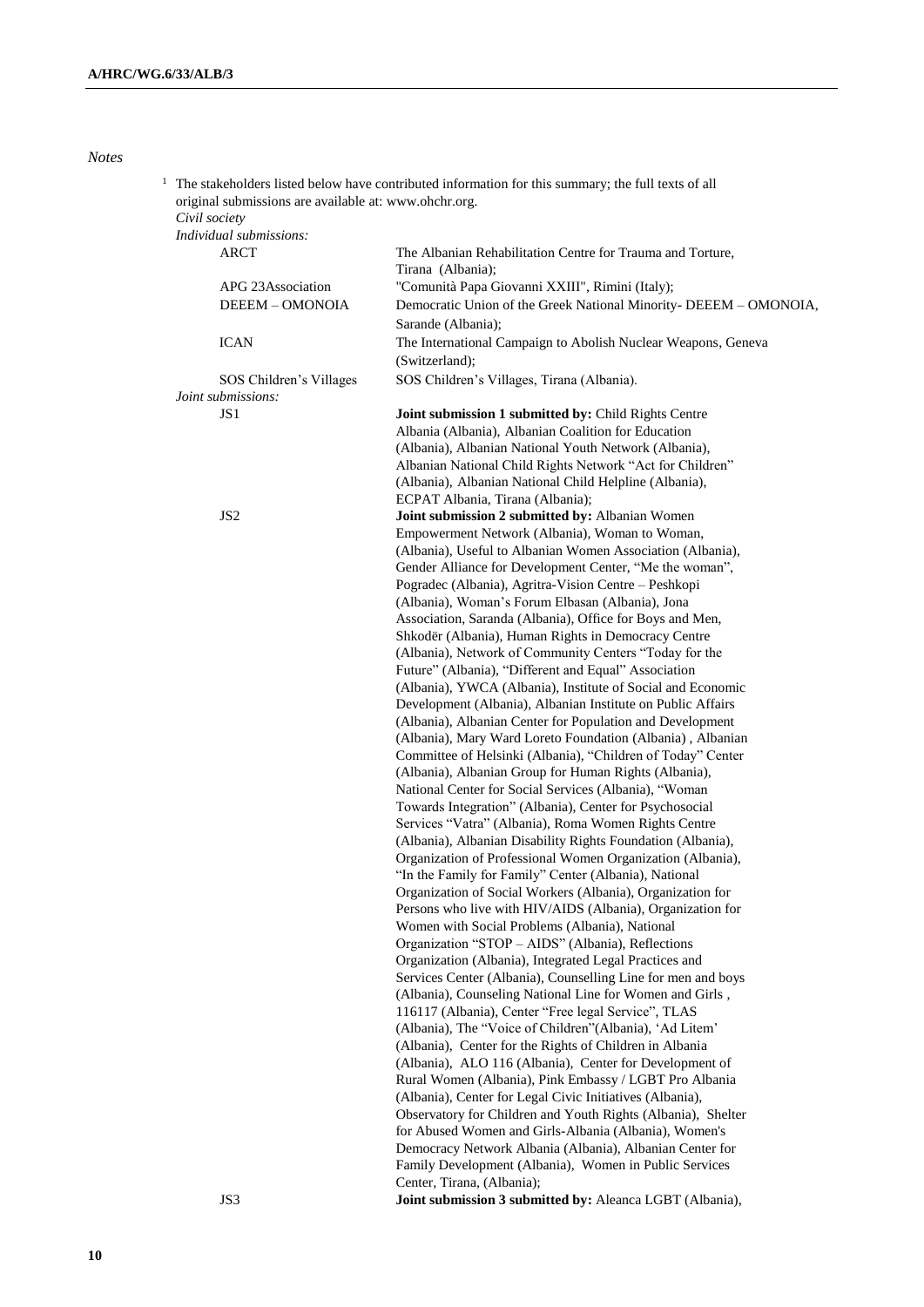|   |                                             | PINK Embassy Albania (Albania), Pro LGBT (Albania),                                                                    |
|---|---------------------------------------------|------------------------------------------------------------------------------------------------------------------------|
|   |                                             | Streha (Albania), ERA - LGBTI Equal Rights Association for                                                             |
|   |                                             | Western Balkans and Turkey (Serbia), ILGA World                                                                        |
|   |                                             | (Switzerland);                                                                                                         |
|   | JS4                                         | Joint submission 4 submitted by: the Child led Groups                                                                  |
|   |                                             | "Voice 16+" (Albania), Children Governments and children in                                                            |
|   | JS5                                         | street situation, Tirana, (Albania);<br>Joint submission 5 submitted by: Advocates for Human                           |
|   |                                             | Rights (Albania) and Human Rights in Democracy Center,                                                                 |
|   |                                             | (Albania);                                                                                                             |
|   | JS <sub>6</sub>                             | Joint submission 6 submitted by: Tirana Legal Aid Society                                                              |
|   |                                             | (Albania), European Roma Rights Centre (Hungary), Institute                                                            |
|   |                                             | on Statelessness and Inclusion (Netherlands), European                                                                 |
|   |                                             | Network on Statelessness (UK);                                                                                         |
|   | JS7                                         | Joint submission 7 submitted by: Albania Center for                                                                    |
|   |                                             | Population and Development (Albania), Albanian Association                                                             |
|   |                                             | of People Living with HIV/AIDS (Albania), Roma Active                                                                  |
|   |                                             | Albania (Albania), Stop AIDS, (Albania), Aksion Plus                                                                   |
|   |                                             | (Albania), National Center for Community Services (Albania),                                                           |
|   |                                             | Psicho-Social Center "Vatra" Center (Albania), Act for                                                                 |
|   |                                             | Society (Albania) and Sexual Rights Initiative (Switzerland).                                                          |
|   | Regional intergovernmental organization(s): |                                                                                                                        |
|   | CoE                                         | The Council of Europe, Strasbourg (France);                                                                            |
|   |                                             | <b>Attachments:</b>                                                                                                    |
|   |                                             | (CoE-CPT)The report to the Albanian Government on the visit                                                            |
|   |                                             | to Albania carried out by the European Committee for the                                                               |
|   |                                             | Prevention of Torture and Inhuman or Degrading Treatment or                                                            |
|   |                                             | Punishment from 2 to 9 February 2017, CPT/Inf (2018) 18;<br>(CoE-Commissioner) The report by Dunja Mijatović,          |
|   |                                             | Commissioner for Human Rights of the Council of Europe                                                                 |
|   |                                             | following her visit to Albania from 21 to 25 May 2018,                                                                 |
|   |                                             | CommDH(2018)15;                                                                                                        |
|   |                                             | (CoE-ECRI) European Commission against Racism and                                                                      |
|   |                                             | Intolerance report on Albania (fifth monitoring cycle), adopted                                                        |
|   |                                             | on 19 March 2015, CRI(2015)18;                                                                                         |
|   |                                             | (CoE-ECRI: Conclusions) European Commission against                                                                    |
|   |                                             | Racism and Intolerance Conclusions on the Implementation of                                                            |
|   |                                             | the Recommendations in Respect of Albania Subject to                                                                   |
|   |                                             | Interim Follow-Up, adopted on 21 March 2018, CRI(2018)20;                                                              |
|   |                                             | (CoE-GRETA) – Group of Experts on Action against                                                                       |
|   |                                             | Trafficking in Human Beings, Report concerning the                                                                     |
|   |                                             | implementation of the Council of Europe Convention on                                                                  |
|   |                                             | Action against Trafficking in Human Beings by Albania,                                                                 |
|   |                                             | adopted on 11 March 2016, GRETA(2016)6;                                                                                |
|   |                                             | (CoE-GREVIO) Group of Experts on Action against Violence                                                               |
|   |                                             | against Women (Baseline) Evaluation Report on legislative<br>and other measures giving effect to the provisions of the |
|   |                                             | Council of Europe Convention on Preventing and Combating                                                               |
|   |                                             | Violence against Women and Domestic Violence (Istanbul                                                                 |
|   |                                             | Convention) ALBANIA, GREVIO/Inf(2017)13;                                                                               |
|   |                                             | (CoE-GRECO) - Group of States against Corruption, Fourth                                                               |
|   |                                             | Evaluation Round, Second Compliance Report Albania,                                                                    |
|   |                                             | adopted on 22 June 2018, Greco RC4(2018)4.                                                                             |
|   |                                             | <sup>2</sup> For relevant recommendations see A/HRC/27/4, paras. 104.1-104.10 and 104.27.                              |
|   | <sup>3</sup> ICAN, page 1.                  |                                                                                                                        |
|   |                                             | For relevant recommendations see A/HRC/27/4, paras. 104.11-104.23, 104.27, 104.97, 105.1-105.4,                        |
|   | 105.7-105.10, 105.19 and 106.1.             |                                                                                                                        |
| 5 | JS4, page 3.                                |                                                                                                                        |

- 
- <sup>6</sup> For relevant recommendations see A/HRC/27/4, paras.104.28-104.29, 104.31-104.33, 104.37-104.39, 105.12-105.14, 105.29-105.30, 106.4-106.7.
- 7 JS6, para. 28. 8 JS3, para. 13. 9 JS3, para. 15.
- 
- 
- <sup>10</sup> JS3, para. 16.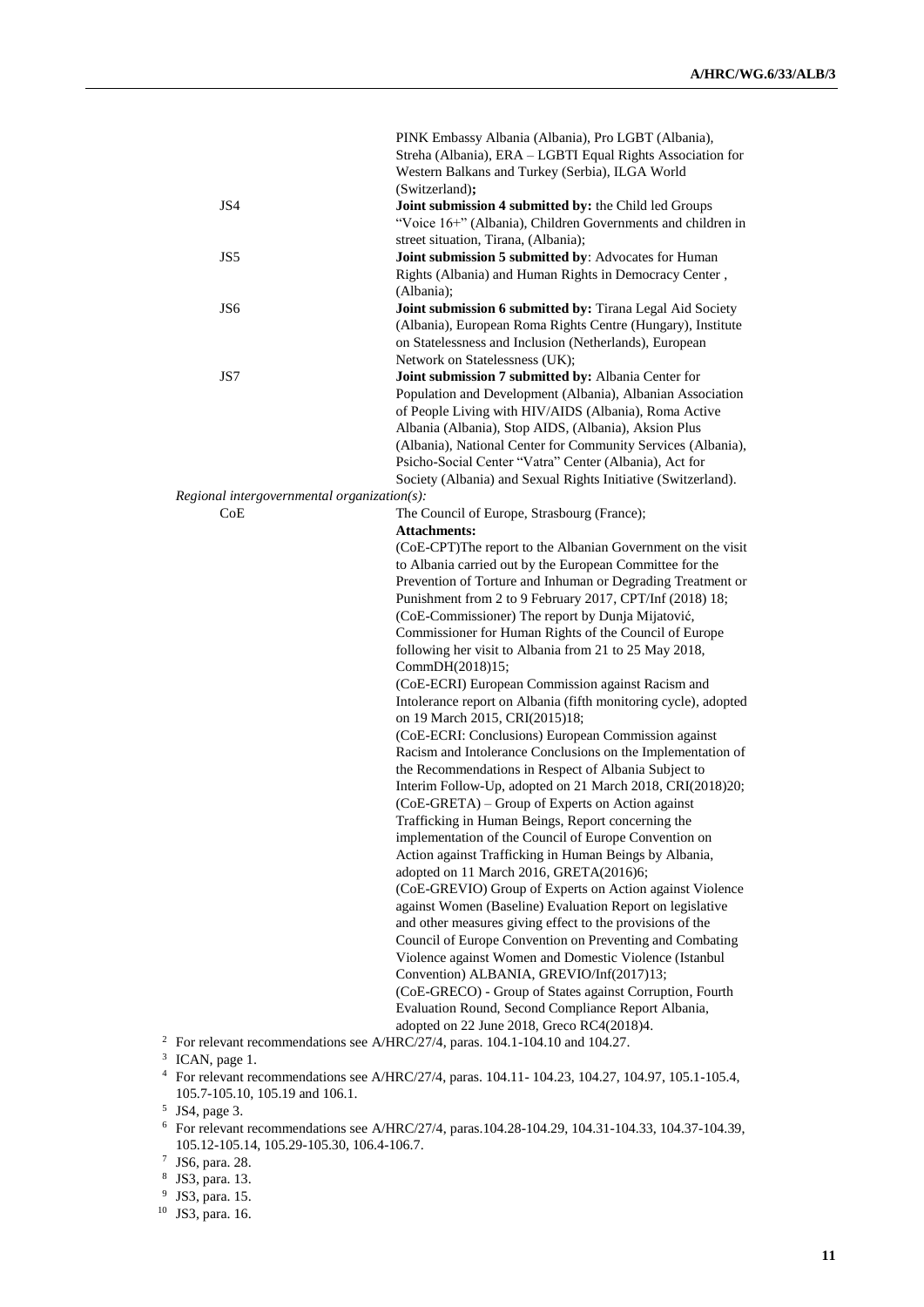- JS3, para. 23.
- JS3, para. 26. See also JS3, para. 28.
- JS3, para. 31.
- JS3, para. 40.
- JS3, para. 42.
- JS3, para. 52.
- JS3, para. 52.
- JS3, para. 48.
- For relevant recommendations see A/HRC/27/4, paras.104.41-42, 104.74-104.75, 105.15-105.18 and 106.9.
- APG23, pages 2-3 and JS4, page 7.
- JS4, page 7.
- APG23, page 4.
- CoE-CPT, page 10.
- CoE-CPT, pages 3-7.
- CoE-CPT, pages 4-8.
- CoE-CPT, page 4.
- <sup>27</sup> For relevant recommendations see A/HRC/27/4, paras. 104.70-104.73, 104.76-104.77, 104.80-104.81, 105.31 and 106.16.
- CoE-GRECO, para. 85.
- CoE-Commissioner, page 3, JS1, page 12, JS2, para. 8, JS5, para. 40 and COE-ECRI, page 1.
- CoE-Commissioner, para. 90 and CoE submission, page 4.
- JS1, page 12.
- JS5, para. 40.
- CoE-Commissioner, page 1 and para 34.
- JS1, page 7.
- JS1, page 12.
- ARCT, page 3.
- <sup>37</sup> ARCT, page 3.
- ARCT, page 4.
- For relevant recommendations see A/HRC/27/4, paras. 104-61-104.64, 105.23-105.27, 106.12- 106.14.
- CoE-GRETA, para. 13.
- CoE-GRETA, para. 14.
- JS1, page 12.
- CoE-GRETA, paras. 30-33 and 195.
- CoE-GRETA, pages 40-41.
- JS2, para. 3.
- JS2, para. 6.
- For relevant recommendations see A/HRC/27/4, para. 106.17.
- SOS Children's Villages, page 1.
- CoE-ECRI: Conclusions, page 6. See also SOS Children's Villages, page 1.
- JS5, para. 40. See also SOS Children's Villages, page 1 and CoE-ECRI: Conclusions, page 6.
- CoE-ECRI, page 26.
- CoE-ECRI, page 2.7.
- JS1, page 4.
- JS1, page 15.
- JS1, page 16.
- For relevant recommendations see A/HRC/27/4, paras. 104.87 and 105.5.
- JS7, para. 20.
- JS7, para. 29.
- JS7, para. 31.
- JS7, para. 30.
- JS7, para. 18.
- JS3, para. 55.
- JS3, para. 63.
- JS7, para. 19.
- JS7, para. 25.
- JS7, para. 41.
- JS7, para. 43.
- JS7, para. 44.
- JS3, para. 65.
- For relevant recommendations see A/HRC/27/4, paras.104.88-104.89, 104.96, 105.34-105.35.
- JS1, page 9.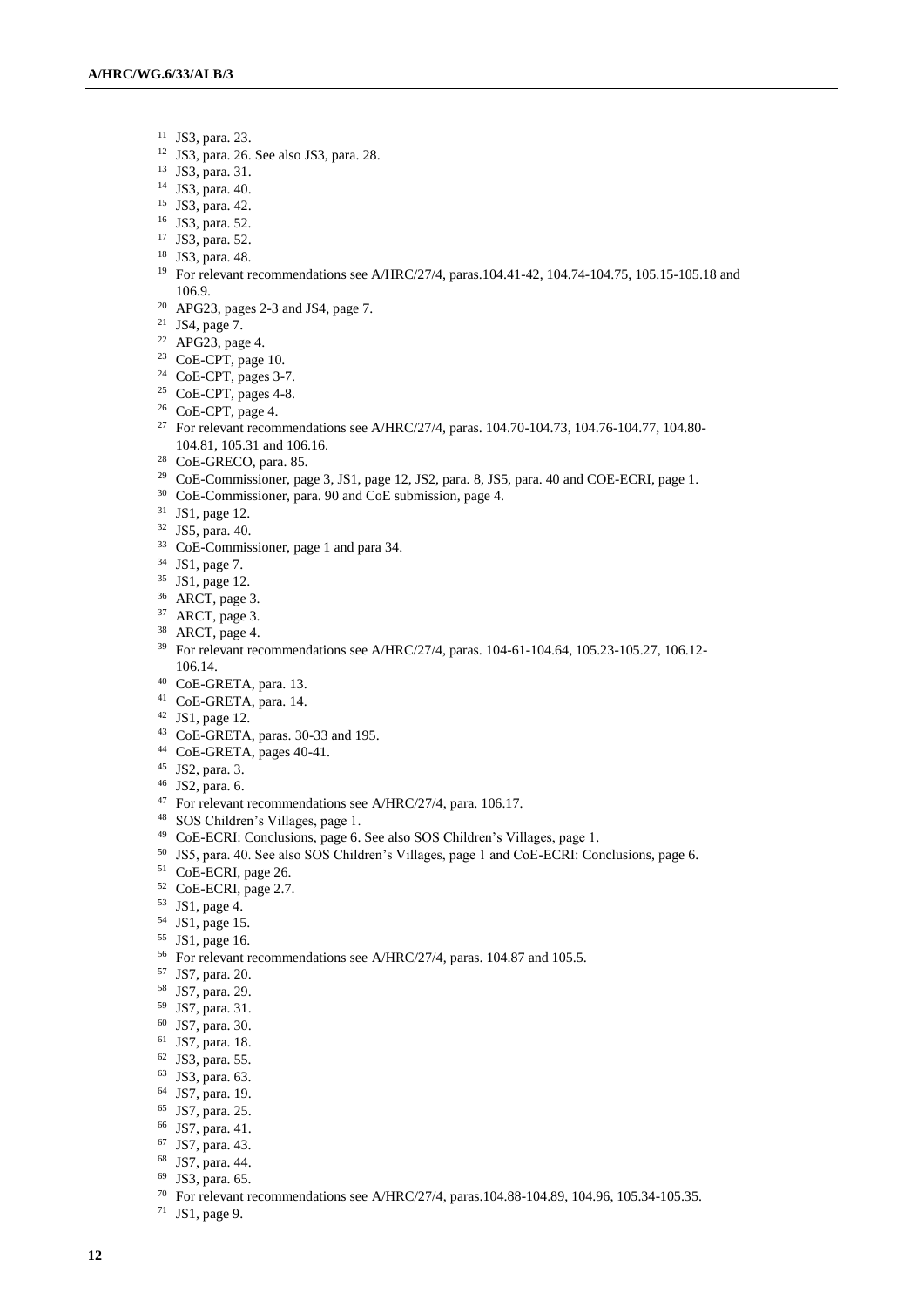- JS1, page 10.
- JS1, page 14.
- JS1, page 5. See also JS1, page 10.
- CoE-Commissioner, paras 39, 49 and 56. CoE submission, page 3.
- JS1, page 10.
- For relevant recommendations see A/HRC/27/4, paras. 104.30, 104.34-104.36, 104.44-104.52, 104.54-104.60, 105.11, 105.20-105.22, 105.32-105.33, 105.36 and 106.11.
- JS5, para. 1.
- JS5, para. 2.
- JS5, para. 34 and JS2, para. 7.
- JS5, para. 37.
- JS2, para. 8.
- JS5, para. 40.
- JS2, para. 13.
- JS2, para. 20.
- JS2, para. 26.
- CoE-GREVIO, para. 84.
- JS5, para. 43.
- JS5, para. 41.
- CoE-GREVIO, para. 110. See also IC-CP/inf(2018)3, page 4.
- JS5, para. 49.
- JS5, para. 50.
- JS5, para. 51.
- <sup>94</sup> CoE-GREVIO, para. 188.
- For relevant recommendations see A/HRC/27/4, paras. 104.25-104.26, 104.43, 104.65-104.69, 104.78-104.79, 104.86, 105.6, 106.2-106.3, 106.8, 106.10 and 106.15.
- SOS Children's Villages, page 1, JS1, page 6 and COE-Commissioner, page 1 and para. 10.
- JS1, page 6. See also CoE-Commissioner, page 1.
- JS1, page 6.
- CoE-Commissioner, para. 12.
- JS1, page 8 and SOS Children's Villages, page 1.
- JS1, page 13.
- SOS Children's Villages, page 3.
- CoE-Commissioner, page 1 and CoE submission, page 3.
- SOS Children's Villages, page 3.
- SOS Children's Villages, page 4.
- SOS Children's Villages, page 4.
- CoE-Commissioner, page 1, paras. 52 and 15, and CoE submission, page 3.
- JS1, page 11.
- CoE-Commissioner, para. 17 and JS1, page 11.
- JS1, page 11.
- JS4, page 6. See also CoE-Commissioner, para. 19.
- CoE-GREVIO, paras. 190.
- CoE-Commissioner, para. 22 and CoE-GREVIO, paras. 190-191.
- JS1, page 11.
- CoE-Commissioner, para. 24.
- JS1, page 9.
- <sup>117</sup> JS1, page 12.
- JS4, page 5.
- For relevant recommendations see A/HRC/27/4, paras.104.90-104.94.
- CoE-Commissioner, page 2 and paras. 60-61 and 64.
- CoE-Commissioner, page 2, and paras. 82, 83 and 86, and CoE submission, page 3.
- CoE submission, page 3 and CoE-Commissioner, page 2.
- CoE-Commissioner, para. 85.
- JS1, page 5.
- JS1, page 5.
- JS1, page 10.
- <sup>127</sup> CoE submission, page 3.
- For relevant recommendations see A/HRC/27/4, paras.104.95, 104.98-104.103, 105.22-105.23, 106.18-106.2.
- JS6, para. 41.
- JS6, para. 43.
- JS6, para. 43.
- CoE submission, page 6-7.